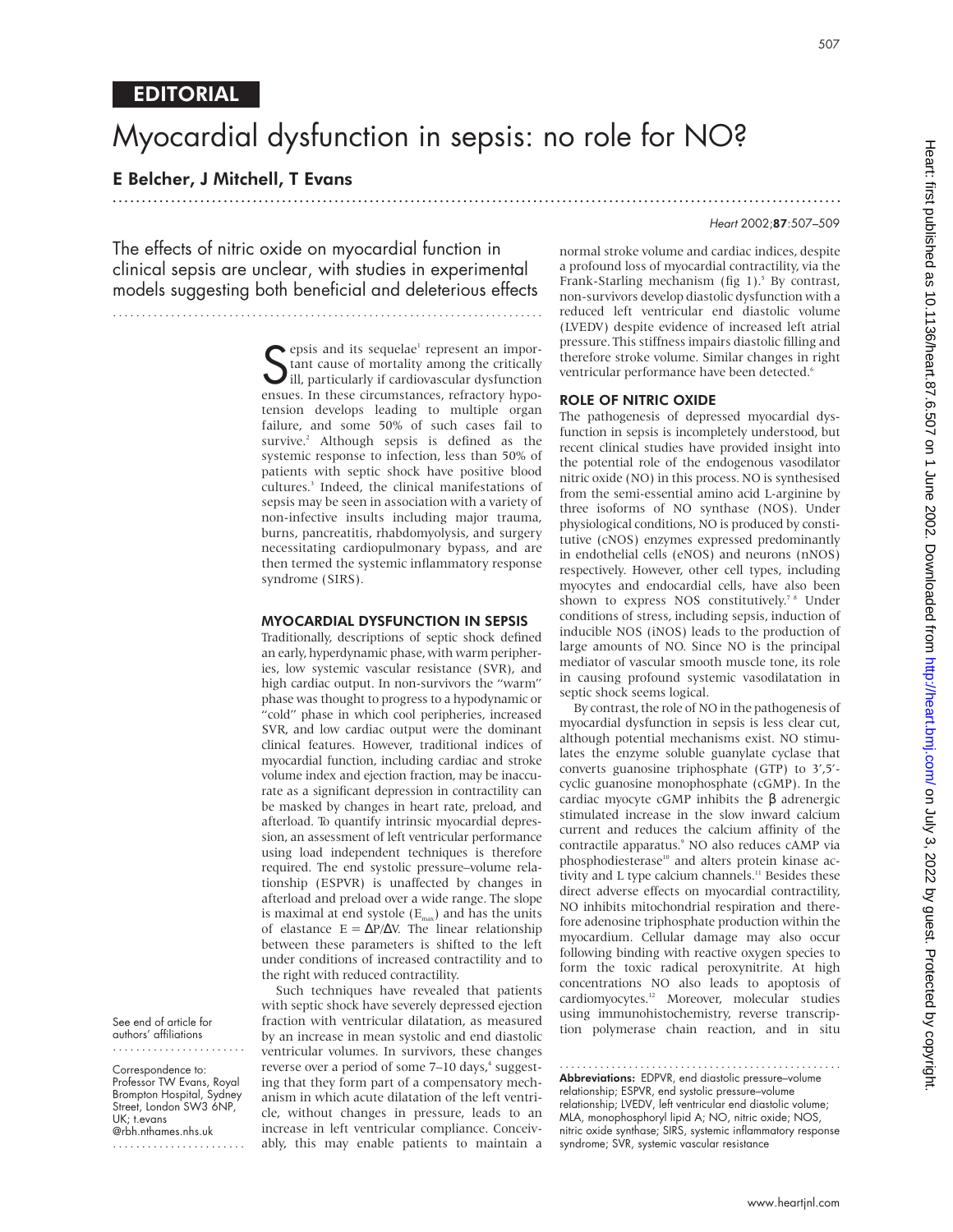

Figure 1 Left ventricular pressure-volume relationships.<sup>5</sup> The bold straight line shows the normal end systolic pressure–volume relationship (ESPVR), defining ventricular contraction. ESPVR is independent of changes in preload and afterload. The slope is maximal at end systole and has the units of elastance, E=∆P/∆V. It has therefore been designated E<sub>max</sub>. The bold curved line shows<br>normal end diastolic pressure–volume relationship (EDPVR). The straight section of the line represents addition of the initial volume. While ventricular volume increases from zero to approximately 50 ml, transmural pressure remains at zero. Left ventricular end diastolic pressure (LVEDP) then increases in a curvilinear manner during addition of further volume. The pressure–volume loop (1–4) represents one cardiac cycle (1–2, isovolumetric contraction; 2–3, stroke volume; 3–4, isovolumetric relaxation). The interrupted straight line represents E<sub>max</sub> in sepsis, with depressed contractility indicated by a downward and right shift of the ESPVR. In survivors of septic shock this is accompanied by a right shift of the EDPVR (interrupted curved line) caused by ventricular dilatation, enabling an increase in stroke volume. In non-survivors diastolic stiffness develops represented by an upward and left shift of the EDPVR (bold interrupted curved line), leading to impaired diastolic filling and a reduction in stroke volume. Arrows represent possible contribution of nitric oxide (NO) to the pressure–volume relationships in sepsis. While NO may be responsible for the reduction in systolic contractility, the septic patient is able to maintain end systolic volume because of a reduction in systemic vascular resistance; therefore the overriding haemodynamic effect of NO in sepsis may be facilitation of ventricular dilatation, which acts to further stroke volume and maintain cardiac output. Potentially, NO blockade in sepsis may convert the EDPVR of a surviving septic patient to a non-survivor.

hybridisation have confirmed a sepsis induced release of NO in the microvasculature and cardiomyocytes in endotoxaemic rats.13 Early animal studies also supported the concept of a causal relation between NO release and myocardial depression in sepsis. NO decreased contractility in isolated cardiac myocytes,<sup>14</sup> in isolated papillary muscle preparation,<sup>15</sup> and in the isolated working heart.<sup>1</sup>

The existence of potential mechanisms for cardiac depression and the results of functional studies therefore make therapeutic NOS inhibition in sepsis theoretically attractive. Encouraging early clinical trials demonstrated that inhibition of both the constitutive and inducible isoforms of NOS in patients with sepsis increased SVR with a concomitant reduction in the need for pressor agents.17 Unfortunately, a subsequent investigation powered to show a mortality benefit in a similar patient population was stopped prematurely after NOS inhibition using the same agent administered for longer periods was associated with a significant increase in mortality, attributable to an excess of cardiovascular deaths.<sup>18</sup>

Why this clinical trial demonstrated an apparently detrimental effect on cardiovascular function in these circumstances was not clear. However, it appears that the effect of NO on cardiac function in sepsis is more complex than the purely deleterious role first hypothesised. Evidence is emerging that NO derived from cNOS has beneficial effects in the heart. Physiological concentrations of NO do not have acute negative inotropic effects<sup>19</sup> and (up to  $1 \mu M$ ) are known to support myocardial performance.<sup>20</sup> Furthermore, in human septic shock myocardial perfusion is normal or increased,<sup>21</sup> possibly because eNOS related biosynthesis of NO in the coronary vasculature exerts a beneficial effect by counteracting vasoconstriction induced by other vasomotor substances, such as the endothelins, which are also produced under inflammatory conditions.<sup>22</sup> Indeed, in this and other animal models of sepsis, inhibition of constitutive derived NO has been associated with significant myocardial depression, although in this and other investigations the experimental techniques employed have not evaluated NO release, only protein transcription and expression.

If constitutive derived NO is beneficial, is selective iNOS inhibition the answer? Probably not, in that the concept of a detrimental effect of iNOS derived NO on myocardial function in sepsis is also questionable. Not only is direct evidence for a link between iNOS expression and diminished contractility lacking, but inducible NO release may even have beneficial effects on myocardial performance. Should the ventricular dilatation seen in survivors of septic shock be NO mediated, a further mechanism for the detrimental effects of NO inhibition in sepsis would exist. Data from our own laboratory suggest that the myocardial hyporeactivity seen in endotoxin induced sepsis is reversed by the administration of L-arginine. In this model, NO is therefore cardioprotective.<sup>23</sup> Similarly, in a porcine model, inhalation of NO prevented endotoxin induced left ventricular impairment.<sup>24</sup> The idea that iNOS induction in sepsis may not be solely detrimental to myocardial function is paralleled by studies of late phase ischaemic preconditioning, which show that NO may play a pivotal role in myocardial protection as both a trigger and mediator of this phenomenon.<sup>25</sup> Interestingly, monophosphoryl lipid A (MLA), a detoxified derivative of lipopolysaccharide

| Potential cardiodepressant effects of NO |                                                                                                           |
|------------------------------------------|-----------------------------------------------------------------------------------------------------------|
|                                          | (1) Alterations in protein kinase activity and then L type calcium channel                                |
|                                          | (2) Decrease in the myofibril response to calcium                                                         |
|                                          | (3) Decreased cAMP via phosphodiesterase                                                                  |
| the myocardium                           | (4) Direct inhibition of mitochondrial respiration and therefore adenosine triphosphate production within |
|                                          | (5) Stimulation of cellular damage following binding with reactive oxygen species to form peroxynitrite   |
|                                          | (6) Triggering of apoptosis in cardiomyocytes                                                             |
| Potential cardioprotective effects of NO |                                                                                                           |
|                                          | (1) Increased myocardial perfusion due to vasodilatory effect                                             |
|                                          | (2) Free radical scavenger reducing ischaemia reperfusion injury via:                                     |
| -inhibition of platelet aggregation      |                                                                                                           |
|                                          | -inhibition of leucocyte adhesion to endothelial cells                                                    |
| -stabilisation of cell membranes         |                                                                                                           |
|                                          | (3) Mediation of ventricular dilatation allowing utilisation of Frank-Starling mechanism                  |
| (4) Antiarrhythmic properties of NO      |                                                                                                           |
|                                          | (5) Macrophage activation leading to bacterial lysis                                                      |